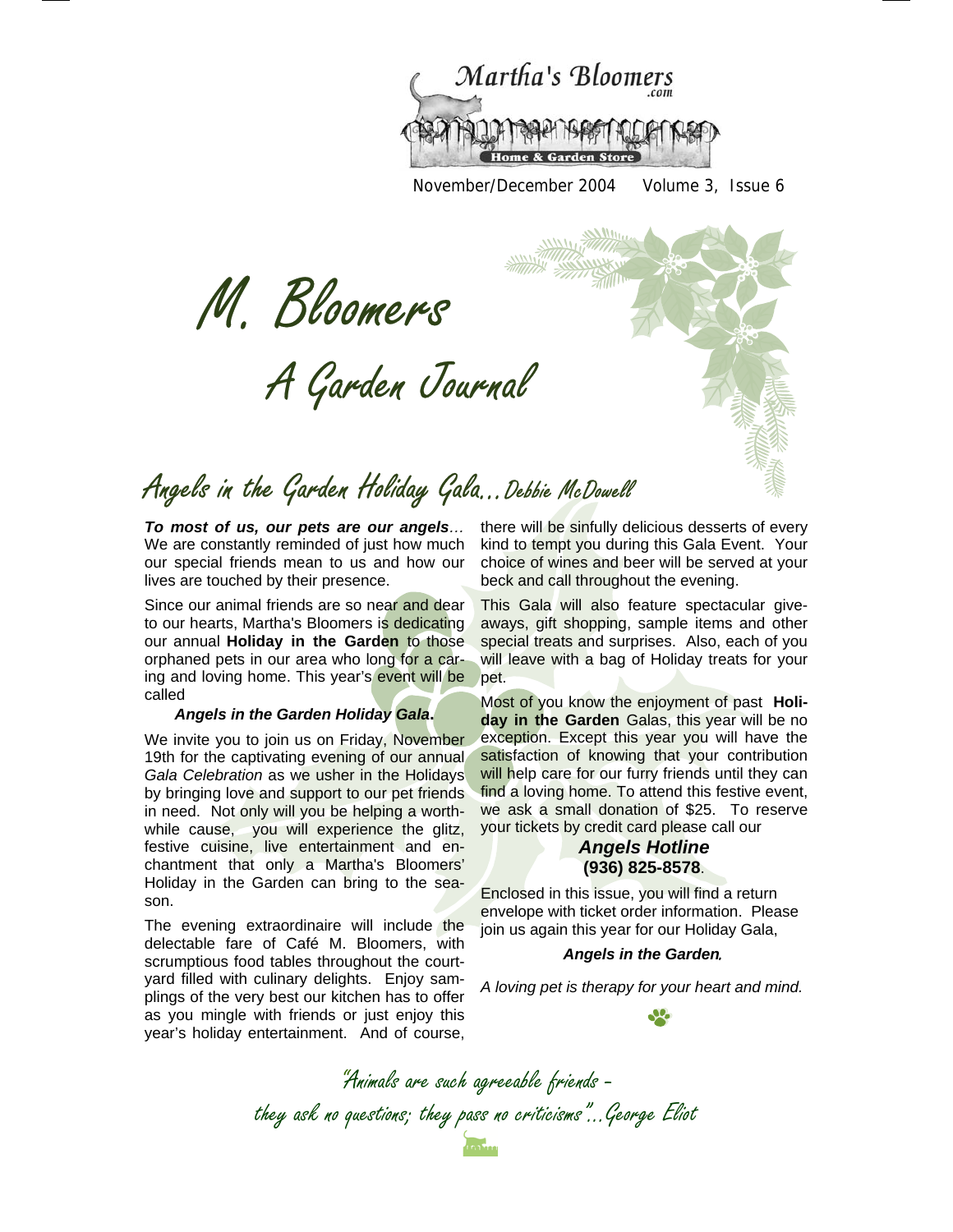## A Time to Give, A Time to Receive...Staff

To those of us who have lost our life-long spousal companion or live alone, our pets are the best friends we have. They never want us to leave home; and when we do, we usually do not look back to see the saddened eyes of the ones who love us.

Coming home is a true love story. The wagging tail, the play toy nudged against us or the purring nester in our lap as soon as we sit down…these are truly creature comforts. These eyes say "I need you, no matter what".

If you have ever visited a shelter, you feel the wistful look in the eyes of the many pets as they watch you walk by…hoping that you will take them home and give them a new life.

After visiting the area animal shelters, our eyes were truly opened to the tremendous need for financial support of these very deserving agencies. Many of the shelters desperately need extra funding to properly care for the many pets that are brought into the shelters each year.

Thousands of animals have been adopted through these caring facilities with the help of devoted employees and volunteers who handle them with love and respect as we do those in our homes.

But there are some pets that are not as fortunate as the ones we have at home. For these Angels, there is no home…yet. But with your help, we can make a better life for them. You can help them by purchasing your tickets to *Angels in the Garden* now.

Purchasing your tickets is easy to do. Use the enclosed envelope to return your check or credit card information. You can also call our Angel Hotline to purchase your tickets by credit card.

Proceeds from this Gala Event will be disbursed among the area animal shelters. So please join us in our Garden for this wonderful evening as we give a special gift to the Angels that need us so much**!** Together, we can make a difference in the lives of these Angels.

The Friday before Thanksgiving, November 19th, is the date for the *Angels in the Garden Gala.* Ticket sales will be limited. To reserve your tickets by credit card please call our

#### *Angels Hotline*  **(936) 825-8578**

or mail your check in the ticket-order envelope provided in this newsletter. Better yet, purchase your *Angels in the Garden Gala* tickets or sponsorships online at:

www.MarthasBloomers.com and click on "*Angels in the Garden Tickets*".

### A Time to Give...Today:

Tickets purchased prior to the gala are \$25 per person or \$35 at the door. Sponsorships are available.

If you are unable to attend but would like to make a donation or be an Angel Sponsor, we will gladly accept your donation in the enclosed envelope. All sponsorship donations are tax deductible! Please do it today!

### A Time to Receive:

Be an angel sponsor of \$500 or more, and receive free gala tickets, valet parking, special recognition at the Gala, and you will be honored at a special evening dinner for two at Café M. Bloomers. This spectacular candlelight dinner will be in Martha's Bloomers' festive holiday tradition on December  $3<sup>rd</sup>$  at 7 pm.

Angels in the Garden is an opportunity for you to be personally involved with this heartwarming and gratifying experience.

#### **Volunteers are Needed!**

lf you would like to volunteer to for this Gala Event benefiting the area animal shelters, please email: volunteers@marthasbloomers.com or contact Shirleen McDonald at (936) 825-7777, ext. 100. Our Special Angels thank you in advance for your help!

Martha's Bloomers proudly sponsors *GARDEN SUCCESS* with Doug Welsh every Thursday at Noon to 1 pm on KAMU-FM 90.9. *Tune in and turn on to more Successful Gardening!* 

"Autumn is the eternal corrective. It is ripeness and color at a time of maturity"...Hal Borland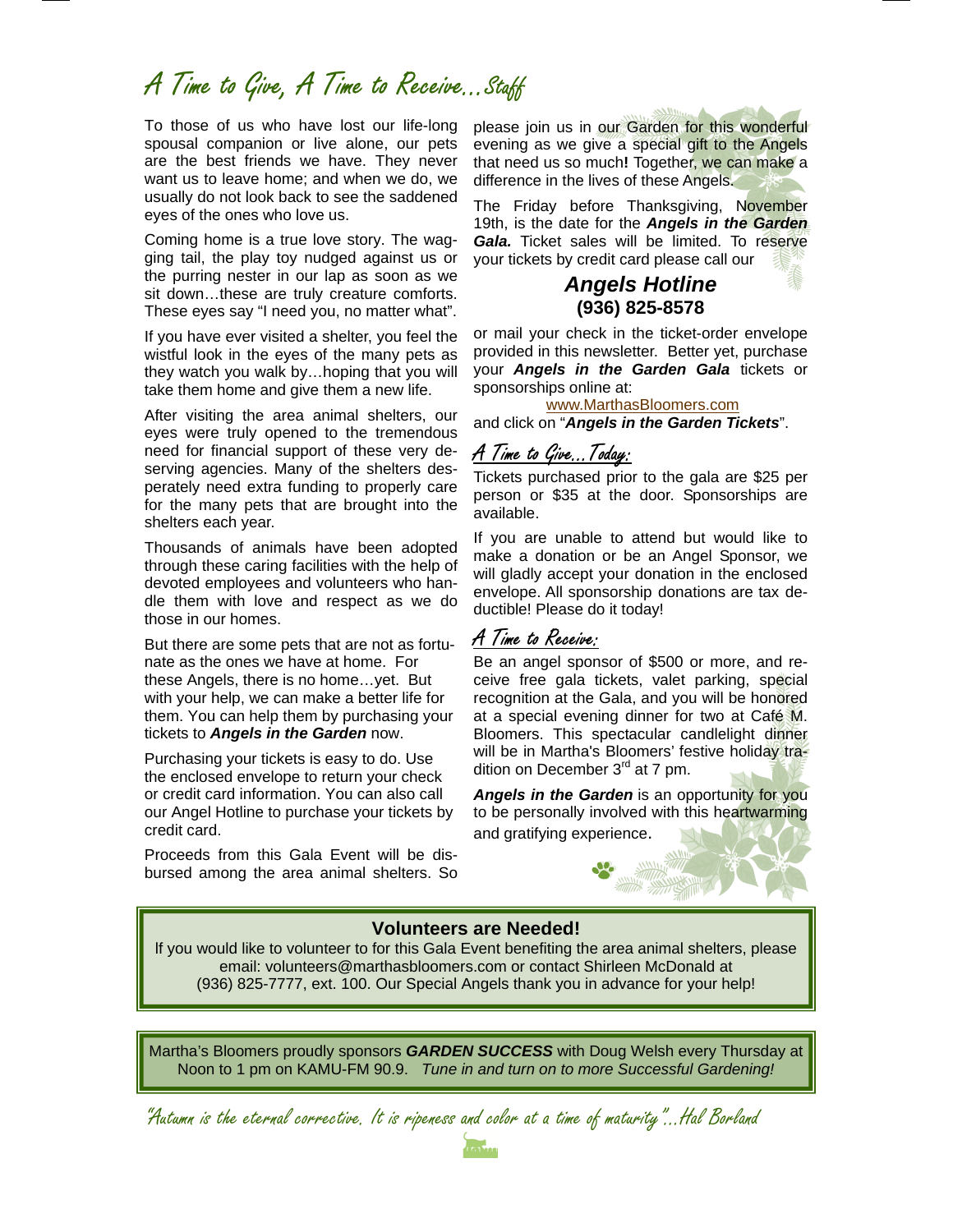### Romancing the Season…Tricia Barksdale, Petals 'n Bloomers

Join us Saturday, November 6th at 11:00 am for a free seminar featuring holiday floral designs using fresh and silk flowers, berries, herbs and greeneries. Themes shown will include:

**"Woodlands"** - the gardener's style brought indoors.

**"Heirloom"** - connecting family traditions with a new twist.

**"Winter White"** - always a classic, and at home with any décor.

**"Williamsburg"** - reminiscent of our country's beginning using cut greens and fruits.

Decorating for the holidays can be over-the-

top elegance or understated coziness. No matter what your personal style, you will find jolly ole ways of expressing it at this seminar.

To register, call our seminar registration line at **(936) 870-4044** 

or email: registration@MarthasBloomers.com.

Order Holiday Arrangements for your Special Holiday Event!

Petals n Bloomers Florist **(936) 825-8577** 



Gift Baskets...Pamela Hays, Café M. Bloomers

now is the time to make your holiday preparations. This season Café M. Bloomers is offering a variety of gift baskets, including • tea gift baskets featuring our signature orange spiced tea, demitasse cups and saucers, and coffee gift baskets featuring the Café's line of flavored coffees. The Café is also offering gift baskets filled with baked goods and packaged in edible peppermint bowls or on edible peppermint trays.

The holidays are quickly approaching, and A variety of baskets are available, starting with our:

- "Coffee Mug" Basket from \$9.95
- "Tea & Baked Goods" Basket up to \$49.95.

Order now from our Gourmet Shoppe or Tea Room to avoid the holiday rush.

> To Order Your Gift Basket, call Pamela Hays at the Café **(936) 870-3277**.

#### **Master Gardener Classes for 2005!**

Grimes County Master Gardener Classes February 2 thru April 26. Classes are on Tuesdays from 8:30 am until 12:30 pm. Class will be held in the Go Texan Building at the Grimes County Fairgrounds. Registration forms at Martha's Bloomers, or contact the Grimes County Agent's office.

"Thanksgiving, after all, is a word of action"...W.J. Cameron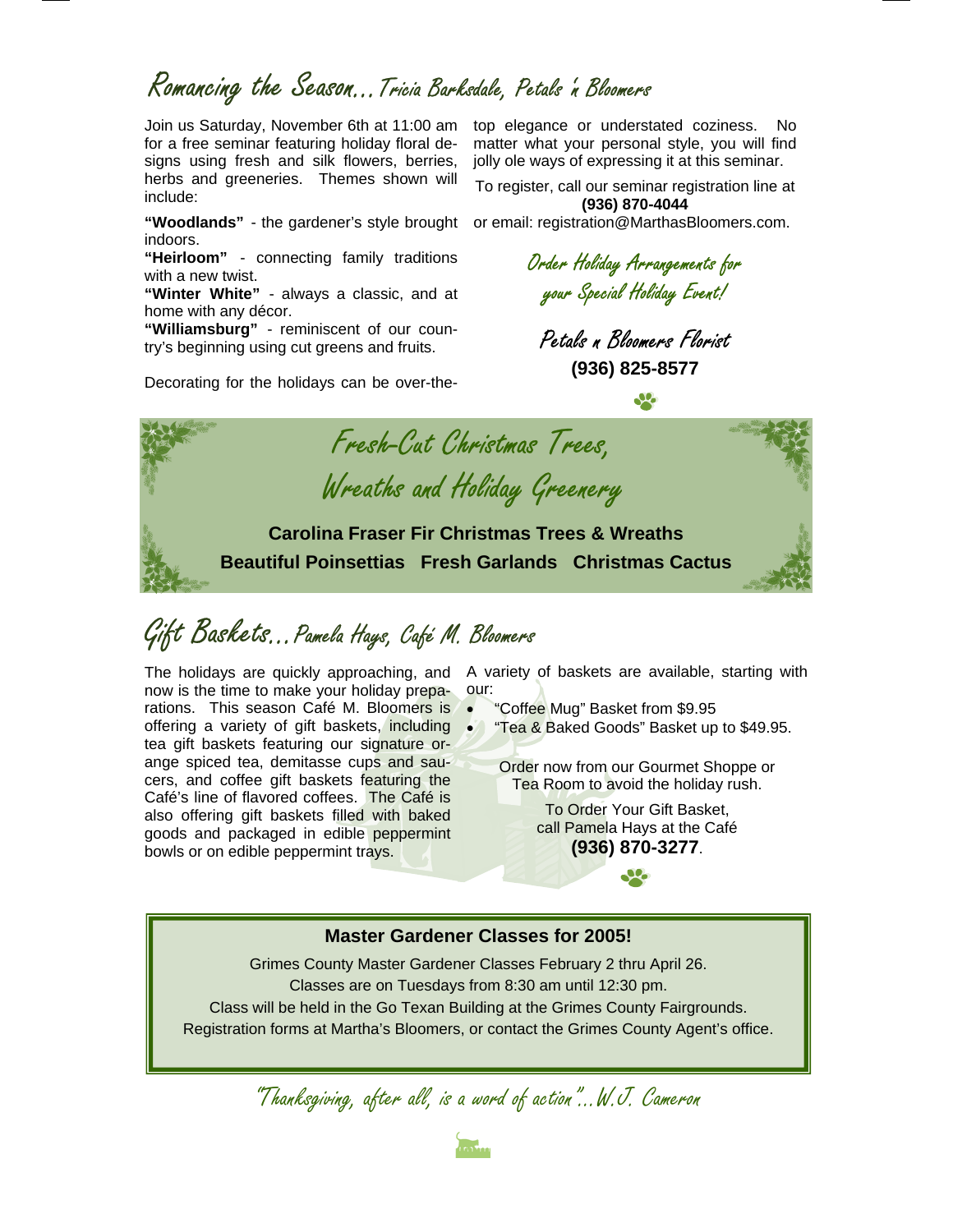# Glamour in the Garden...Holiday Fashion Show...Debbie McDowell, Staff

Snuggling up to a cozy fire, family gatherings and the smell of cinnamon and spice are all blissful reminders of a year coming to a close and festivities that are yet to come. To usher

in the upcoming seasonal celebrations,  $\mathcal{C}_{\mathbf{a}}$ 

M. Bloomers Tea Room and Petals *n* Bloomers Floral Boutique are partnering with *Stein Mart* and the *Closet Door* to introduce a stunning display of sparkle, color and texture. Glamour in the Garden will envelop your senses with chic holiday fashion apparel, floral design pieces, and a tastefully divine luncheon!

As wise shoppers, we consistently desire *timeless* fashion pieces; therefore, our guest emcees Mary Bryant (*Stein Mart*), and Pam Schultz (*Closet Door*), will showcase the hottest designer fashions and accessories to dazzle your way through the season. Some of the designer labels will include Wills River, Carilyn Vaile, Fao Paulo and A.B.S. just to mention a few. And as a personal touch, all of the collections can be seen individually as our models casually stroll from table to table.

This delightful fashion affair wouldn't be complete without our expert floral designer, Tricia Barksdale of Petals 'n Bloomers presenting her

latest floral creations. Let Tricia show you how to bring elegance and holiday charm to your tabletops, mantels, and doors. Her

unique style and distinct flare for color and texture are reflected in the spectacular arrangements she creates. Many of her beautiful fresh and silk ensembles will be carried by models throughout the fashion show presentation.

Not only will you feast your eyes on the latest fashions, you'll enjoy a glamorous feast of your own! Adding the flavorful touch to this gala affair is a delectable culmination of fine cuisine prepared by our very own Pamela Hayes, the manager and exclusive chef for Café M. Bloomers. The menu for the **Glamour in the Garden Holiday Fashion Show and Luncheon** includes festive holiday quiche, spinach and grapefruit salad, mini croissants with cranberry butter, and of course one of the Café's signature sinful dessert's, chocolate mint cream cake.

Please join us for this glamorous event of fashion, fragrant flowers and fabulous food as we set the holiday season in motion. This is an event that you won't want to miss!

> **Glamour in the Garden Holiday Fashion Show & Luncheon** Monday, November 29. Two seatings: 11:00 am and 1:30 pm. Cost: \$25.00 per person.

Call Café M. Bloomers at **(936) 870-3277** to make your reservation today. Reservations confirmed by credit card are required. Seating is limited.

₩

### **Be an "Angels in the Garden" Sponsor!**

## Garden Tips to Martha and Bloomer...New Feature

Mollie and Marlene write…"Dear Bloomer: We enjoy your column. Here's another suggestion for cracked or broken clay pots. Lay them on their sides in a flower bed, cracked side down and prop them up a little. Fill the pots with pebbles that seem to flow out of them. Two or three different size pots look great together. It's a kind of instant flower bed decoration, and we like to sit and lounge there, too."

*This is a new feature of A Garden Journal. If you have a garden tip for Martha or Bloomer, please let us know!* 

*Just email "tips@MarthasBloomers.com" or write Martha & Bloomer at P. O. Box 999, Navasota, TX 77868.*

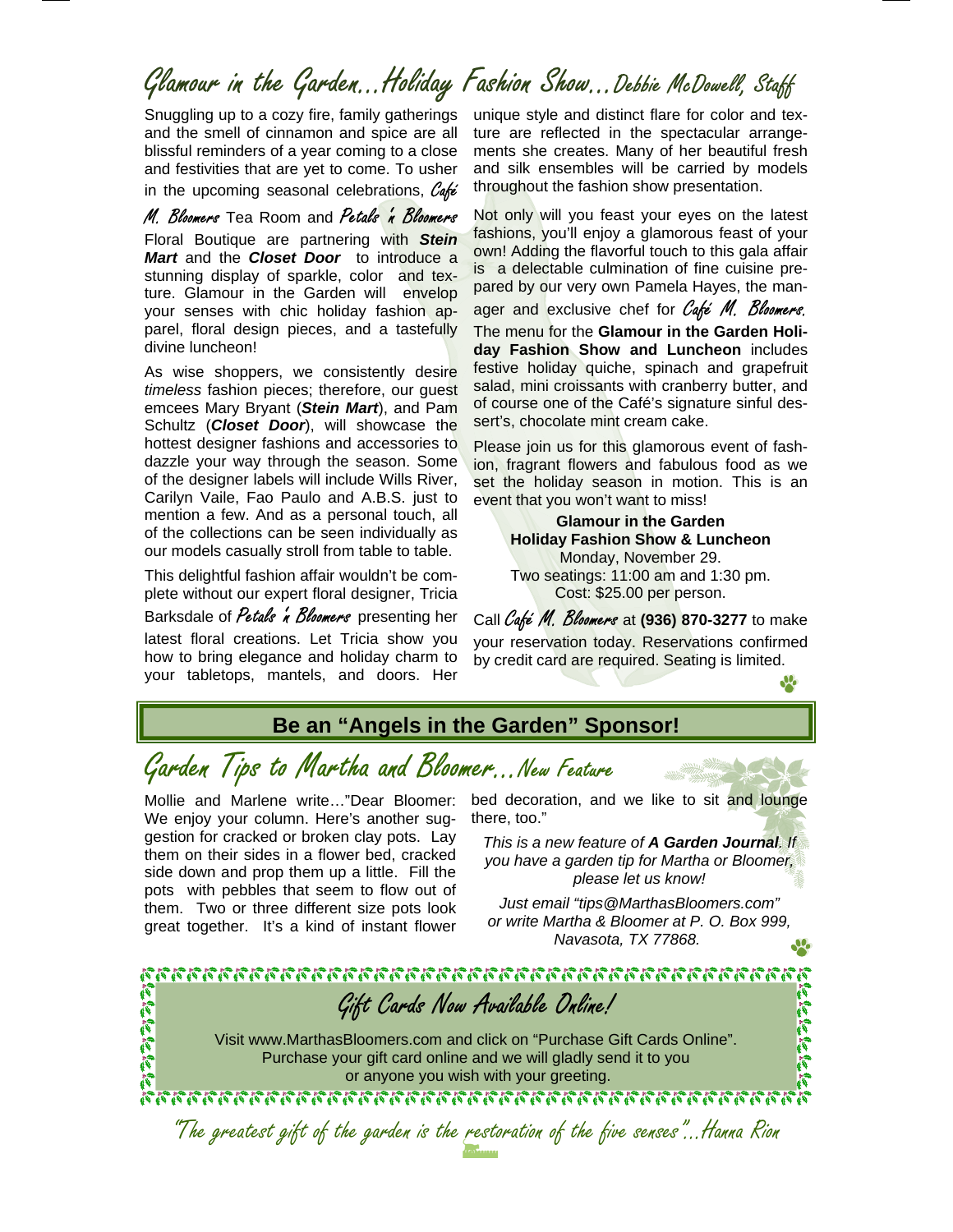### Ask Martha & Bloomer



**Dear Martha:** Leaves, leaves, leaves, what should I do with them?

**Martha here...**Purrrsonally, I like to play in leaf piles, but after the *fun just run* over them with the lawn mower. Apply 2 or 3 inches of the chopped leaves as a winter blanket for your dormant flower beds or garden. Dried leaves are rich in carbon and will enhance your lawn and garden soils.

**Dear Bloomer:** I am so busy in December that I just don't have time to garden. What would you suggest I do?

**Bloomer here...**Hibernate...just a little! Curl up with a seed catalog, gardening magazine or a good novel. Enjoy a little dormant time along with your garden.

## The Spice of Life...Amy Keilers

As the old adage says, "Variety is the spice of life," but research proves yet another thing about the spices of life. When added to healthier dishes, herbs and spices can deliver extra nutrients to help lower you blood cholesterol or provide antioxidants that fight cancer and heart disease. Try the following tips to spice things up.

**Use a teaspoon of cinnamon to top a bowl of oatmeal or add flavor to hot tea**. Cellular and molecular research conducted by the University of California, Santa Barbara, Iowa State University and the U.S. Department of Agriculture suggests that cinnamon acts as an insulin substitute for people with type 2 diabetes and may help to prevent and combat certain diseases. *Diabetes Care* reported that when type 2 diabetics were given 1 to 6 gram of cinnamon per day for 40 days, they experienced a significant decrease in triglyceride levels, LDL cholesterol levels and blood glucose levels.

**Add fresh oregano to homemade soups or sprinkle some on a homemade pizza**. The Johns Hopkins breast cancer newsletter *Artemis* reports that oregano packs an extra preventative punch because it contains quercetin, which contains strong antioxidant power and helps protect against breast, ovarian and endometrial cancers. In fact, a study conducted by the U.S. Department of Agriculture found that oregano contains 42 times the antioxidant power of apples, 30 times the power of potatoes and 12 times the power of oranges.

**Add a teaspoon of fresh grated ginger into muffin or sweet bread batter or add a teaspoon of minced ginger when steaming fresh vegetables.** The American Institute for Cancer Research has explored the health benefits of ginger, saying that it has can be used to treat nausea, motion sickness and other digestive problems. An article entitled "Ginger aid - the health benefits of ginger" in *Better Homes and Gardens* said that ginger can also reduce blood cholesterol and kill some pre-cancer and early-stage cancer cells.

**Other tips to remember…**Fresh herbs are more potent and contain more of the ingredients that are good for you. Fresh herbs cook down more than dried herbs, so double the amount. Add a little extra spice in your next dish and let your food work for you!

# The Holiday Party Season is Upon Us....Pam Hays

The holiday season is upon us and there is still time to plan your fabulous event. Café M. Bloomers offers the perfect atmosphere for an intimate gathering or a corporate function.

From an hors d'oeuvres or dessert party to a luncheon or dinner party, Café M. Bloomers has special menus to fit all of your holiday party needs. Café M. Bloomers also offers wine and beer. While the Café does not offer offsite catering, party trays are available for pick up.

The holiday event calendar is filling quickly, so make your holiday party reservations early! For more information or to book a party, please contact

Café M. Bloomers

Bonnie Larsen, Events Coordinator **(936) 870-3277** 

 $\frac{10}{2}$ 

Please Note...Café M. Bloomers will be closed for lunch on Friday, November 19.

"Don't wear perfume in the garden unless you want to be pollinated by bees"...Anne Raver